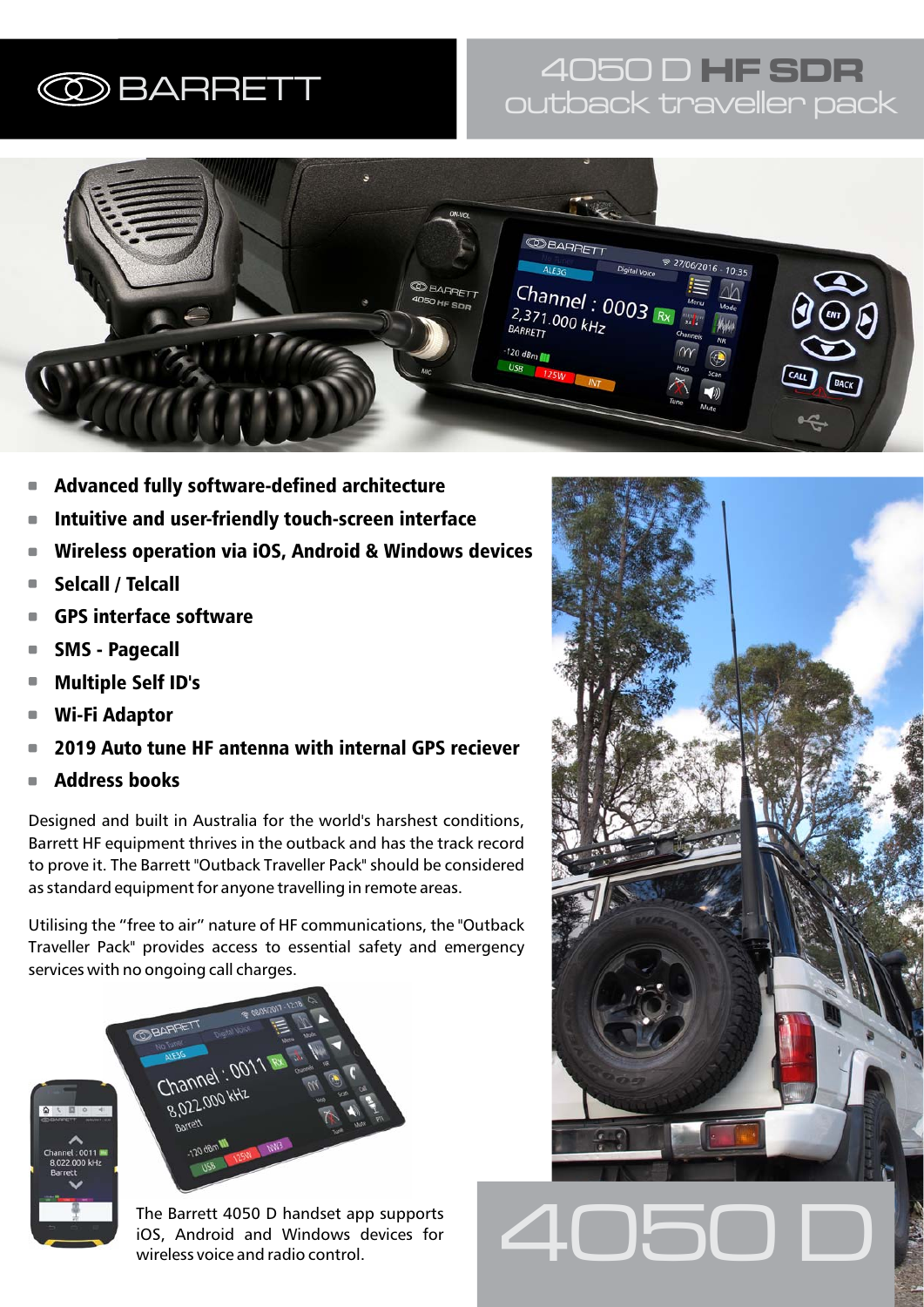

### 4050 D HF SSB transceiver features

(Features and options listed below are standard inclusions with the 2030 HF SDR .Outback Traveller Pack).

#### HF spectrum coverage

Transceiver will be programmed with frequencies to meet Australian Communications and Media Authority (ACMA) requirements.

### 100 Watt PEP power output

The transceiver has 100 Watt (PEP) power output in voice mode on all frequencies.

### Selective call - Selcall

Selective call - Selcall - provides a simple and efficient method of calling stations within an HF network. The 4050 D allows either 4 or 6 digit Selcalls which can be programmed into the transceiver on a channel by channel basis. Selcall ID's and details can be stored in the internal address book.

### Direct dial telephone calls

Telcall allows telephone access utilising direct dial telephone services (such as those provided by 4WD HF Radio Networks) to place or receive telephone calls without the requirement to go through an operator (call charges may apply).

### Scanning

Channel scanning combined with Selcall enables calls to get through on the channel most suitable. Eight scan tables are available with up to 30 channels programmable per table.

### Emergency Selcall with geographical position

The Barrett 4050 D displays and annunciates emergency selective calls, also showing the position of the station sending the emergency call if it is fitted with a GPS receiver.

#### Scan resume - no missed calls

If the transceiver has been left unattended it automatically returns to scanning and is ready to receive calls on any channel.

# BARRETT 4050 D **HF SDR**

#### Call history

Detail of all recent calls, including call type, time, date and Selcall ID are held in history buffers for future viewing.

#### SMS

Allows short text messages to be sent from one 4050 D transceiver to another using the alpha numeric keypad on the front of the transceiver.

#### Tunable receiver

Tunes all frequencies, in all modes, between 500kHz to 30MHz down to 1Hz steps.

#### Rugged construction

An extruded aluminium chassis combined with a rugged weather resistant polycarbonate alloy front panel has been designed to withstand harsh and hostile environments. Extensive vibration testing and temperature cycling has proved the Barrett 4050 D will operate in the world's toughest environments.

#### Compact, easy to install remote control head for vehicles

The 4050 D remote control configuration is ideal for installation into today's compact vehicles.

#### Noise reduction

The 4050 D utilises a Digital Signal Processing (DSP) noise reduction system.

#### GPS interface software

The GPS interface software installed in your transceiver used in conjunction with the supplied 2019 antenna internal GPS receiver will enable GPS positioning functionality. The 4050D will display your current position (latitude and longitude). You can transmit your position to another Barrett transceiver, and have the ability to interrogate the position of other similarly equipped Barrett transceivers. You can also log your position into the base station database operated by some HF networks.

#### The "Outback Traveller Pack" includes

Barrett 4050 D HF SSB transceiver with remote control head, extension speaker, vehicle mounting cradle, mounting hardware, Wi-Fi adaptor and Barrett 2019 automatic tuning mobile antenna with extendable whip.



Barrett 4050 D HF SDR remote head configuration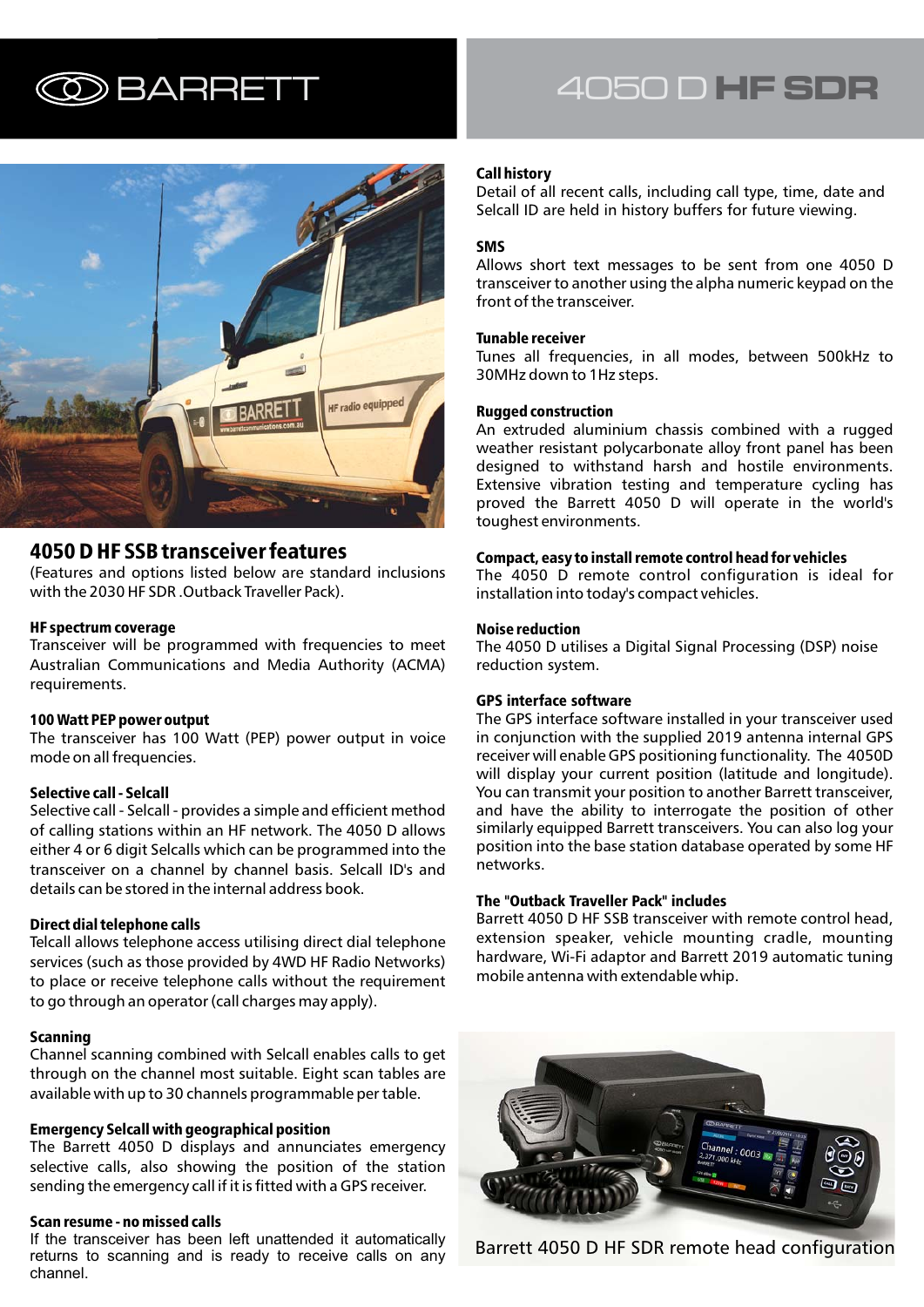# BARRETT 4050 D **HF SDR**

# 2019 Automatic tuning mobile HF antenna

- Waterproof rugged enclosure
- Extendable whip  $\Box$
- Solid state no moving parts

The Barrett 2019 is an automatic tuning mobile antenna, designed to interface with Barrett 4000 series transceivers.

Providing a frequency coverage of 2 MHz to 30 MHz, the Barrett 2019 features rapid tuning (typically <1.5 S) and low power consumption. High radiation efficiency and accurate tuning are assured by maximising antenna current (not minimising the VSWR) on every tune. The Barrett 2019 antenna incorporates a wideband amplifier that is activated in receive mode to enable channel scanning.

A GPS receiver is fitted within the 2019 antenna casing and interfaces directly through the RF control cable to current production 4050 D transceivers. The active tuning elements of the antenna are housed in black waterproof, highly impact resistant technical plastic moulding. The housing incorporates a heavy duty anti-vibration mount at its base. Even with its rugged construction, the Barrett 2019 weighs only 3.6 kg.

The Barrett 2019 is supplied standard with a tapered, blackened, aluminium whip shaft with extendable, blackened stainless steel whip. The main antenna body has a MIL-STD control cable connector and a UHF RF connector. The 2019 is supplied with a 6 metre composite control and RF cable and connectors to connect it with the transceiver. A 10 metre control RF cable is available as an accessory.

## **General specifications**

| Frequency range              | 2 MHz to 30 MHz (continuous)                                                   |
|------------------------------|--------------------------------------------------------------------------------|
| <b>VSWR</b>                  | Better than 2:1 when tuned                                                     |
| <b>Tuning time</b>           | Less than 1.5 seconds (typical)                                                |
| <b>Operating temperature</b> | -30 $\degree$ C to $+60\degree$ C                                              |
| <b>Humidity</b>              | 95% relative, non-condensing                                                   |
| <b>Environmental</b>         | IP67                                                                           |
| Supply voltage               | 12.6 V DC (derived from transceiver)                                           |
| Antenna impedance            | 50 ohm unbalanced                                                              |
| <b>Mounting</b>              | M16 stud with provision for padlock                                            |
| Weight                       | Main antenna body weight including heavy<br>duty spring 4.15 kg                |
| <b>Input current</b>         | Average 600 mA $@ + 12.6$ V input                                              |
| <b>Standards</b>             | Complies with MIL-STD 810G for drop, dust,<br>temperature, shock and vibration |